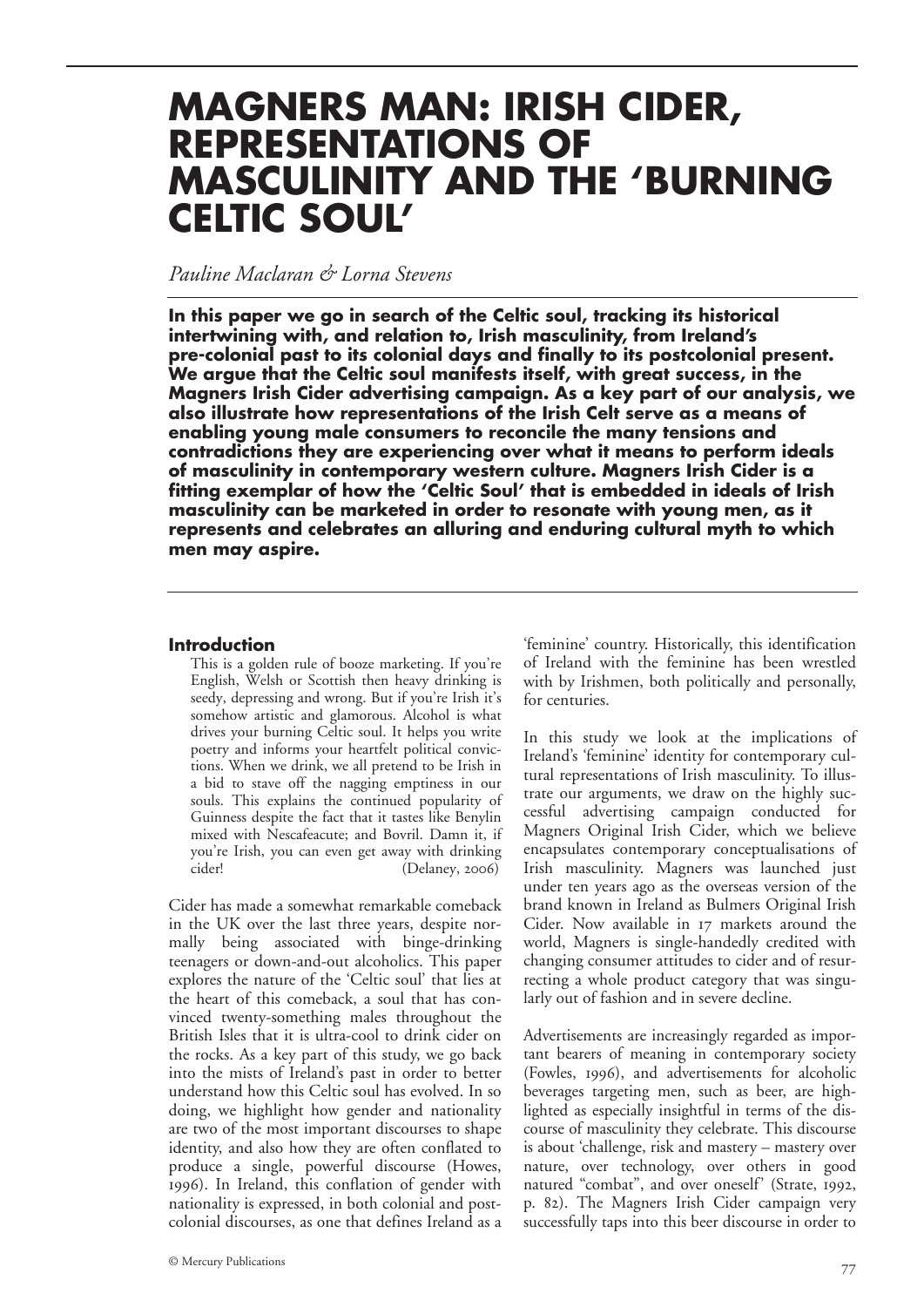position and legitimise cider as a masculine and culturally empowering drink. We will illustrate, however, that a crucial aspect of the campaign's success is that it also draws on nostalgic, age-old images of the Irish male as being in touch with his deeply romantic, sensitive and emotional 'feminine' self, thereby creating a space and restoring a sense of the 'intense masculinity' that has become displaced and unfashionable in 21st century representations of masculinity. Indeed it is perhaps no exaggeration to suggest that Irish men have cornered the market in intense, soulful masculinity. In its blending of Celtic soul with masculinity, Magners Irish Cider is creating a resonant commercial myth that intersects with both historical and popular memory (Thompson and Tian, 2008; Arnould, ). We argue that the power of this myth is that it enables young male consumers to resolve a salient contradiction in their lives (Holt, 2004), as they find themselves caught between the 'sissiness' of the feminine and the widespread disapproval of the 'brutish' masculine.

Our study commences with a historical overview of colonial and postcolonial discourses on Ireland and how these have influenced cultural representations of Irishness and the Celt, particularly in relation to Irish masculinity. We have chosen to begin at this point because these tensions also highlight the tensions between masculine and feminine elements at a key stage in Ireland's history. We then go on to explore how these discourses impact on contemporary representations of masculinity as reflected in the Magners Irish Cider television advertising campaign, a campaign that has captured the popular imagination and has resulted in Magners becoming the UK's leading cider brand.

## **Ireland's Gendered Historical Discourses**

This historical overview is intended to illustrate why Irish masculinity is feminised. At this point it is important to note that whilst postcolonialism has contributed to our understanding of this feminised identity, it is not the purpose of this present paper to present a postcolonial analysis of the Magners advertisements that we subsequently introduce. Rather, we seek to explore the ways in which Irish masculinity has historically appropriated the feminine in its quest for actualisation, a quest which we argue continues into the present day.

The perception of Ireland as a feminine, colonised, exotic 'other' has been well-documented (see, for example, Cullingford, 1993; Howes, 1996). The colonisation of Ireland by England began in the twelfth century and continued until the Anglo-Irish War in the early 1920s. The representation of colonised countries as 'feminine' and exotic 'others' enabled eighteenth century European colonisers to better position and indeed realise themselves as rational and enlightened men (Boehmer, 1995). Indeed, throughout its long history as a colonised country, Ireland, a Catholic country, was regarded by its English, Protestant colonisers as a land of primitive and superstitious idolaters (Cairns and Richards, 1988).

Aside from its religious and cultural differences, Ireland's 'feminine' nature was deeply enmeshed in English colonial discourse on Ireland. The country was represented as a weak, ineffectual and unstable woman who needed to be controlled and dominated by a strong, powerful and resolute man (Britain). The 'intrinsic' femininity of the Irish race was well documented throughout the nineteenth century by British commentators on the Celtic nature of the Irish race, notably Ernest Renan and Matthew Arnold, both of whom published studies of the Irish race in the  $186$ os. Matthew Arnold observed that the Celt was particularly and 'peculiarly disposed to feel the spell of the feminine idiosyncrasy; he has an affinity to it; he is not far from its secret.' Ernest Renan pronounced that the Celts were 'an essentially feminine race.' Indeed Renan argued that no other race had so carefully conceived the ideal of woman, or been more fully dominated by it. He described this as a kind of intoxication or madness (in Cairns and Richards, 1988). When the Celtic race were referred to in affirmative terms by British colonial commentators and scribes, descriptions tended to focus on their sensitivity, their ethereal qualities, their affinity with nature, and their otherworldliness. However, the negative side of this discourse was also much documented and emphasised, namely their impractical, feminine nature and, worse, their emotional excesses and mental instability, their complete unfitness to govern themselves and, of course, their dangerous, disruptive potential (Cairns and Richards, 1988).

As Ireland increasingly struggled to shake off the yoke of British rule in the nineteenth century,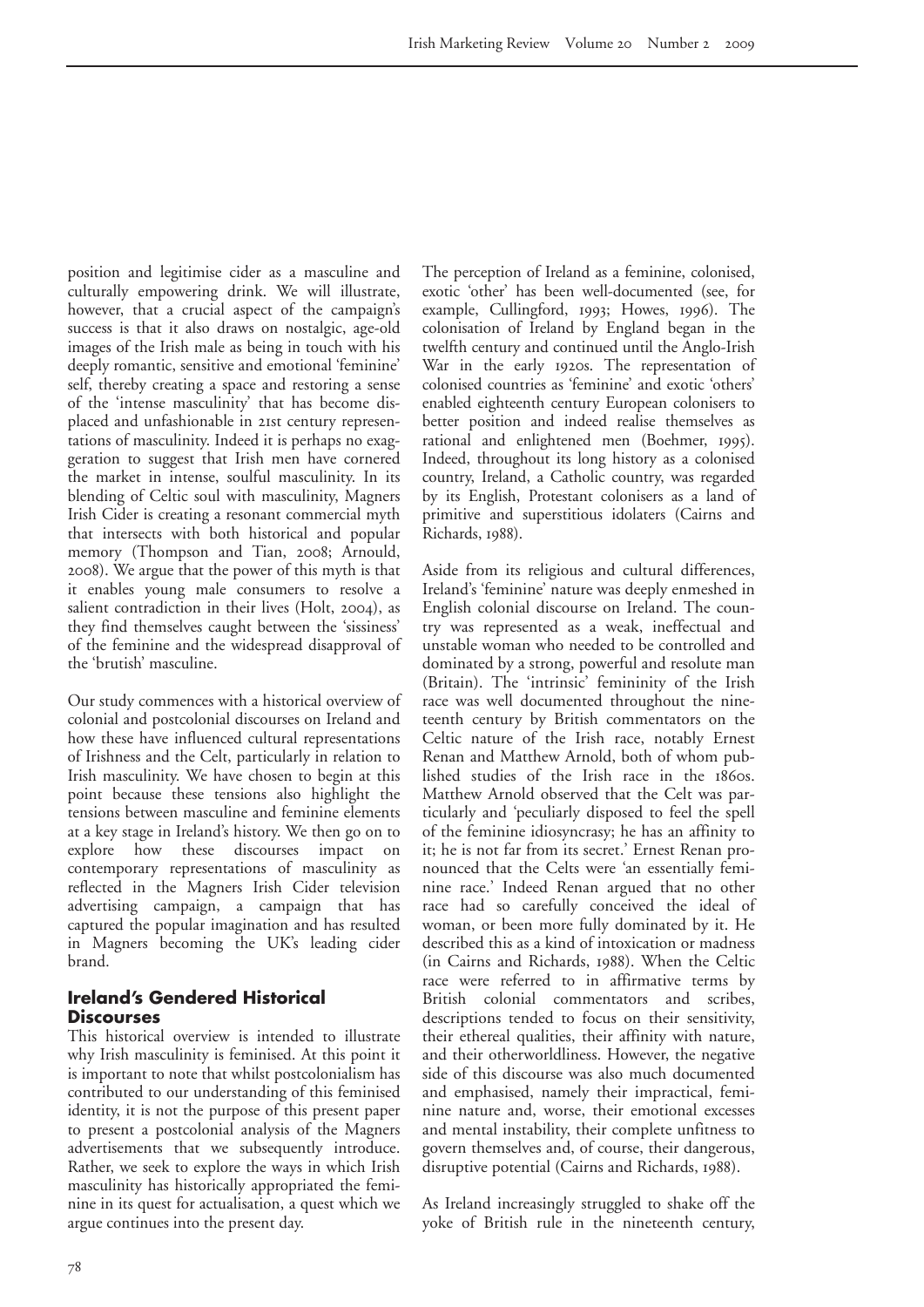Irish nationalism emerged as a powerful force to be reckoned with. Irish nationalists continued to identify their country as 'feminine', however, perhaps to emphasise the oppositional discourse, which was fundamental to their struggle to overcome their colonial oppressors. Indeed, this was perhaps the only thing they had in common with their oppressors! The traditional, indeed ancient, romantic perception of Ireland as a woman was deeply embedded in the cultural narrative of Irish nationalism. Understandably, this identification was far from unproblematic for the makers of the new Ireland. On the one hand, Celticism was viewed in affirmative terms as a powerful means of asserting *difference* from its colonial oppressors, and indeed Ireland was represented as a woman in distress in Irish nationalist tradition (Howes, ). But being a Celt clearly created problems for Irish nationalists, given the negative connotations attached to the feminine, largely thanks to the role of their colonial oppressors and helped, in no small part, by the systematic devaluing and eroding of the feminine in Ireland that had been going on for centuries (Condren, 1989; Billington and Green, 1996).

Irish nationalists needed an oppositional discourse that was indicative of masculine domination, agency and power (Cairns and Richards, 1988). Meaney (1994) observes that this alternative, repositioning discourse is true of all subject people, who 'in rebelling and claiming independence and sovereignty, aspire to a traditionally masculine role of power' (p. 191). Thus, in response to British imperialist discourse, which described Ireland as feminine, inferior, dependent and weak, Irish nationalists took up a discourse that emphasised an exaggerated masculinity (Kiberd, 1996).

The feminine element, however, proved hard to quash, and the 'feminine' qualities identified in the Celt were duly transformed into positive attributes such as passion, emotion, sensitivity and empathy. These were folded into the mix, along with the priviledged masculine qualities, in order to produce an alluring and enduring ideal of Irish masculinity.

## **Writing the Romance into Irish Masculinity**

Culture, and literature in particular, has played an important role in this process, which we characterise as the ongoing perpetuation and celebration of the Celtic soul in postcolonial Ireland (Kiberd, ). The project of re-reading and re-writing Ireland and, in turn, the Celt, has centred around issues of nationhood and gender, and these were played out most vividly perhaps in cultural representations of Ireland and Irishness, which portrayed the nation in romantic, 'feminine' terms. This process began at the time of the so-called Celtic Revival in Ireland. The poet W. B. Yeats, who led the Celtic Revival and Ireland's Literary Renaissance, drew on Irish legend and folklore, and reinvented Celtic Irishness (the feminine) in a wholly positive way, in dichotomous contrast to the 'masculine', Anglo Saxon, British ideal. For Yeats, the Celtic nation represented sensitivity, brilliance and turbulence (Howes, 1996; Welch, ). Indeed Yeats repositioned Ireland (woman) as the embodiment of culture, rather than nature, and his assertion of Irishness and Irish tradition was manifested as a rewriting of Ireland in romantic, mystical and passionate terms (Welch, 1993).

In this way idyllic images of Ireland's Edenic primitiveness, rural simplicity, emotion, humour and wildness, perceived characteristics which had been used against the Irish to justify colonial rule, were re-appropriated by the Irish themselves as they engaged in re-inscribing a discourse of Irish cultural and national identity. Indeed, romantic cultural nationalism continues to be an important and resonant aspect of postcolonial identity-construction and re-construction in contemporary discourse on Ireland (McLoone, 1995), and is very much linked to the notion of the passionate and soulful Celt*.* It is visible in popular representations of Ireland and Irishness, from mainstream cinema to beer advertisements, from butter promotions to tourist campaigns as has frequently been highlighted by conceptualisations of Celtic marketing concepts (Brown, 2006, 2007). Irishness, and specifically Irish masculinity, has thus come to be synonymous with poetry and passion, as well as purpose and power.

Recently Kuhling and Keohane (2007) have highlighted the significance of a pre-modern Celtic culture in advertising campaigns for Guinness Stout, Ballygowan Water and Jameson Irish Whiskey. They draw attention to the inherent ambivalence and conflict between this ancient (and nostalgic) Celtic culture discourse and what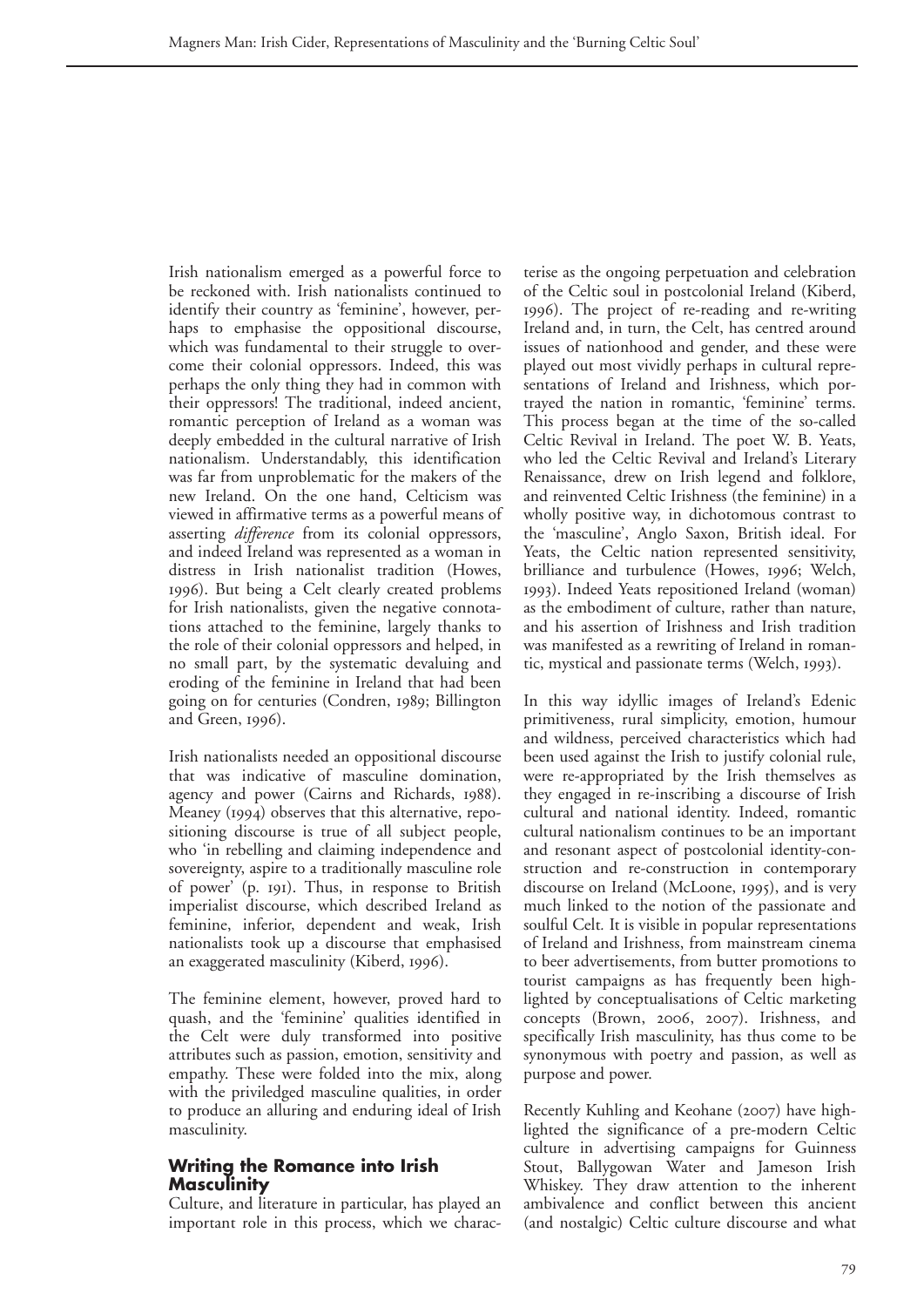they term 'a postmodern hybridised aspirational  $cosm$  oplitanism' (p.  $i$ ). In their study these are key tensions that they identify as underpinning contemporary Irish advertising. We seek to explore similar tensions, but specifically in relation to representations of Irish masculinity. Such images (of Celtic culture and cosmopolitanism), especially in relation to alchoholic beverages, are highly influential, acting as a 'manual on masculinity' (Strate, 1992), and mediating young men's sense of self in their performance of masculinity (Ging, 2005). Moreover, in relation to contemporary Irish masculinity, Ging (2004, ) pinpoints the important influence of 'lad culture', a masculine culture that is anti-feminist and sexist, and that displays these values in an ironic and playful manner.

Before going on to look at how these various discourses influence representations of masculinity in the Magners advertising campaign, we give a brief background to the development of Magners as a brand, and then we offer an overview of the methodology employed for the study.

## **Overview of Magners Original Irish Cider**

Magners Original Irish Cider is produced in Clonmel, Co. Tipperary by Bulmers Ltd. The drink is named after the founder of the company, William Magner, a local man who first set up the commercial production of cider in Clonmel in . Two years later he went into partnership with H.P. Bulmer & Co, an English cider-maker (Wikipedia.com). When Magner left the business in 1949, the Bulmers name assumed dominance, although by now the Irish company was completely separate from its original English counterpart H. P. Bulmer. Importantly, the international rights for the Bulmers trade mark (currently owned by Scottish and Newcastle, makers of Strongbow) remained with H. P. Bulmer, and this ultimately led to the launch of the Magners brand in 1999 to develop markets outside Ireland.

The Magners advertising campaign has its roots in the marketing strategy developed to reposition Bulmers Original Cider in the Irish marketplace. A focal point for this repositioning was the creative message 'nothing added but time', a phrase used to differentiate it from traditional cider advertising and intended to convey a sense of quality craftsmanship in order to overcome the many negative perceptions of cider. This positioning strategy centred on the fact that the product originated in Ireland in the apple orchards of Clonmel in Co. Tipperary. This fact ensured that the product had authenticity, history, and quality. The cider was made using a supposedly unique blend of over a dozen different varieties of apples, giving it a special quality and taste. The campaign, using a mixture of media including television, outdoor advertising and sponsorship, was also intended to make cider a year-round drink. This campaign, with its clever use of sponsorship, proved highly successful in the Irish market. The Bulmers Saturday Sports Show on Radio Ireland was the first radio show to report a live coverage of premiership football.

Building on this Irish success story, the Magners brand really took off in the UK in 2003 with the creation of a  $£2$ om promotional campaign to reposition cider as a drink for  $18-34$  upwardly mobile males. This campaign spectacularly used experiential marketing to offer billboards that rained apple blossoms down on unsuspecting passersby, and to create an apple orchard in Waterloo underground station in London, complete with complementary apples (Stokes, Jenkins and Nolan, 2007). This campaign has been highly successful by any standards. In 2006 Bulmers announced a 40 per cent increase in its cider sales over a two-year period (BBC News, 2006), and cider has recently been described as the 'new chardonnay' (Bowcott and Bowers, 2006).

## **The Methodology**

Our overall research design emerged out of an interest in how the Romantic Celt discourse plays out in contemporary representations of Irish masculinity. Inspired by the journalistic quote at the start of our paper, we sought to explore how this discourse intersects with more traditionally masculinised discourses around alchohol (especially beer) advertising. The choice of the Magners Irish Cider was made on the basis that its advertisements represented a highly successful, and relatively recent, alcohol advertising campaign that was targeted at young men in both Ireland (as Bulmers Irish Cider) and the UK and beyond (as Magners Irish Cider). It should be noted here that although we focus on Magners as the brand sold outside Ireland for reasons explained earlier, the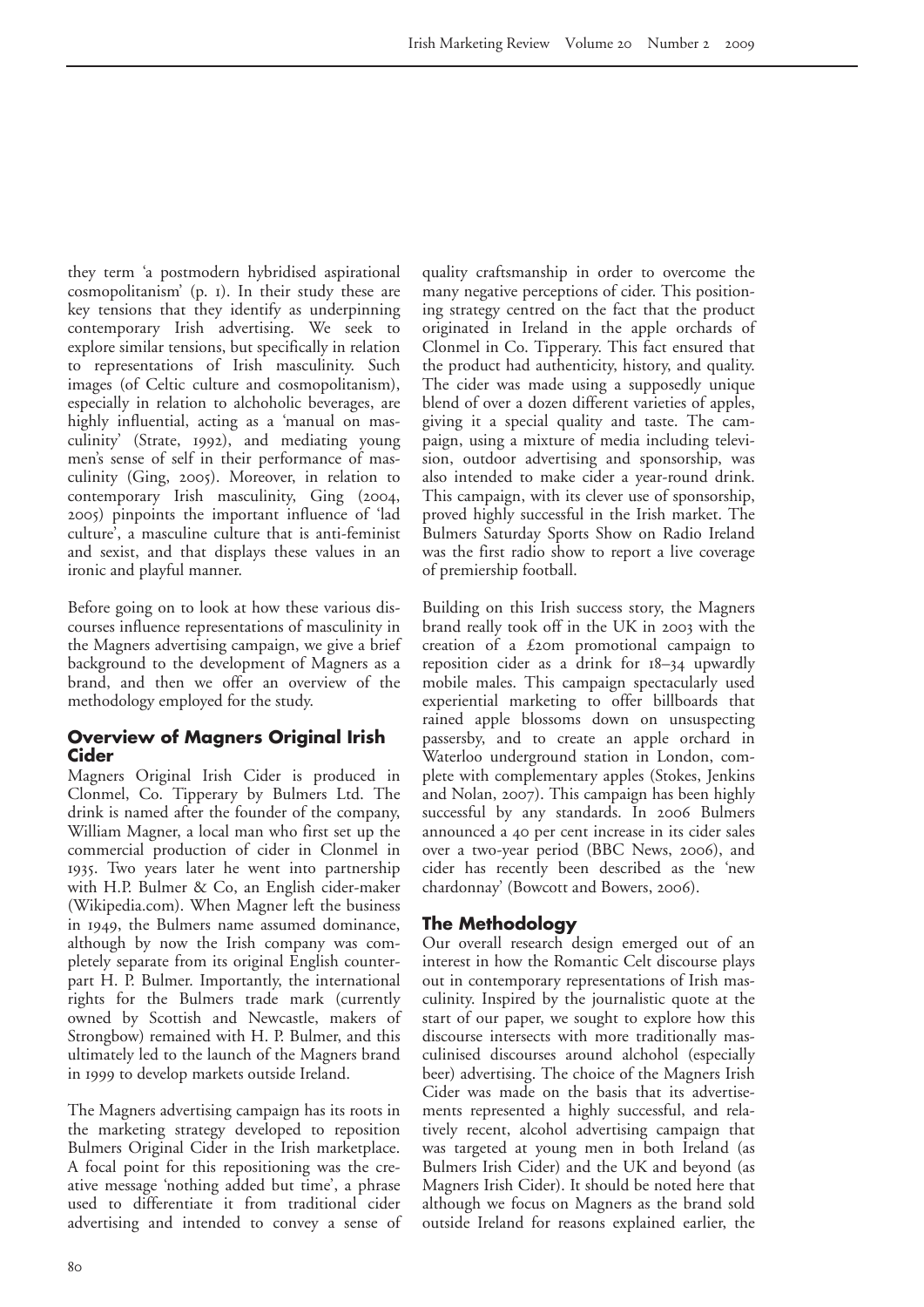advertisements for Bulmers, its parent brand within Ireland, are exactly the same in content. Thus we believe our analysis is as relevant to young Irish men as it is to their UK counterparts. The point here is that we are looking at representations of Irishness by an Irish company in order to understand more about the role of Celtic culture in contemporary cultural discourse.

The research design adopts a postmodern approach to analysing texts, in that we take a historical and genealogical perspective to track the many interwoven threads of symbolic meaning on which the Magners advertising texts draw (Fischer, ). This is particularly appropriate for exploring the cultural myths and narratives that may be embedded in advertising texts. In view of the multiple ways that advertising texts can be read (see Scott, 1994), we are not trying to predict an overarching meaning behind the text, either for consumers or advertising creatives. Rather, we are trying to explore the various, intersecting discourses that have found their way into the advertisements and how they complement or compete with each other.

In the first instance, this genealogical approach necessitated exploring colonial and postcolonial representations of gender and Irishness, as discussed above, in order to better understand the masculine–feminine dialectic embedded in the concept of 'Celtic soul'. We then sought to understand the ways that these representations influence the advertising campaign for Magners, by tacking back and forth in our analysis between the literature and the advertising texts. As this iterative process evolved, so too did our understanding of the multiple layers of symbolic meanings encoded in the advertisements.

This analysis is based on twelve TV advertisements that ran over a three-year period (Spring  $2005$  – Spring  $2008$ ) and that changed with each of the four seasons. All the advertisements follow a similar thematic pattern, and open with a cinematic shot, panning in from above on an orchard that reflects the four seasons: apple blossom in spring; luscious green with ripening apples in summer; falling leaves and tumbling apples in autumn; bare and snow-covered apple trees in winter. Then each advertisement shows a group of people enjoying themselves with a drink: inside a

marquee in spring; outside in the summer sunshine; harvesting apples then gathering together in a pub in Autumn; indoors beside a blazing wood fire on a winter's night. Classic soundtracks accompany these scenes, such as Donovan's 'Sunshine Superman', the Kinks' classic 'Lazing on a Sunny Afternoon' and Steve Earle's 'Galway Girl', recently popularised in the Hollywood film PS I Love You (2007) with Hilary Swank and Gerard Butler, a film based on the novel by Irish writer Cecilia Ahern, and a movie that is regarded by many as one of the most romantic film releases of 2007.

Key themes emerged from our analysis of the TV advertisements around each of the two central discourses previously highlighted: 1) the Challenge and Mastery (beer advertising) discourse; and 2) the Romantic Celt discourse. Themes around the former are: *Cultivation of Nature* and *Craftsmanship*. Themes around the latter are: *Affinity with Nature* and *Leisure and Play.* Together these form two sets of dialectical tensions that underpin the Magners advertising campaign, tensions that provide a more contemporary and sensitised masculinity in their resolution. We now go on to discuss each pair in more detail, namely Cultivation of Nature versus Affinity with Nature; and Craftsmanship versus Leisure and Play.

## **Cultivation of Nature**

Masculine characteristics of mastery and control are intimately bound up with the cultivation of (feminine) nature. Camille Paglia (1992) provides an eloquent historical account of this identification of women with nature and men with culture. All of the advertisements in the Magners campaign focus on the apple orchard. As a deliberate and controlled planting of trees that are annually harvested, the orchard recurs throughout the campaign as a powerful symbol of the cultivation of nature. It also acts as a constant reminder of masculine productivity and the values inherent therein, values that are reinforced through scenes that depict an exclusively male workforce that tends the trees and gathers the apples in large wicker baskets at harvest time.

The first advertisement in the series (Spring 2005) commences this link between men and their cultivation of nature. To the soundtrack 'Love is in the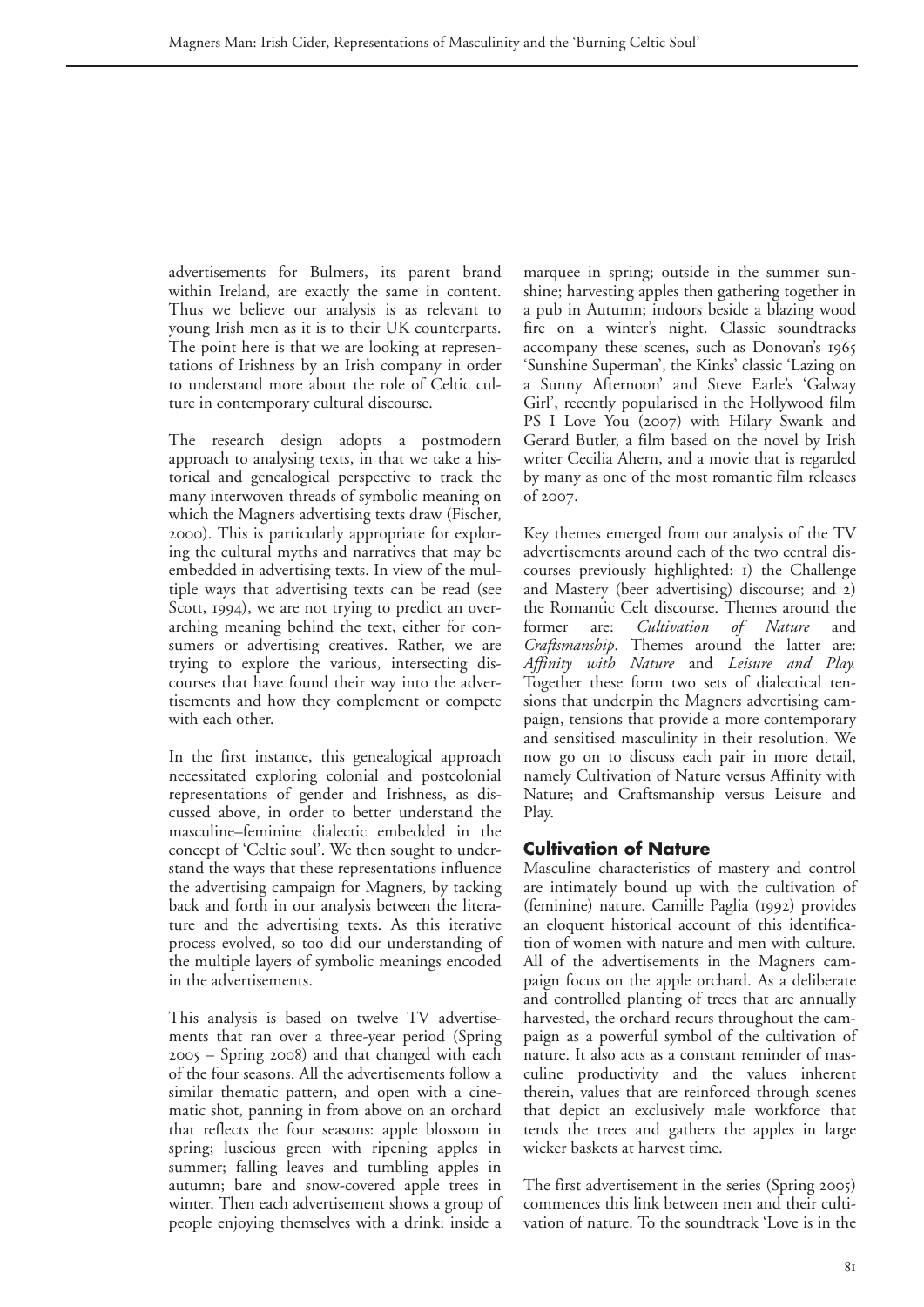Air' ('Everywhere I Look Around') by John Paul Young, the camera pans in on an orchard with its trees offering a profusion of soft pink blooms that fall gently to the ground in the breeze. We see a bee searching for honey amid the petals, raindrops rippling on water. The shot takes us swiftly to the inside of a pub where a young man pours himself a glass of Magners and catches the eye of a beautiful young woman as he puts his pint to his lips. As he studies her, a deep Irish voiceover asks, 'What is it about this time of year that awakens our interest in nature?' Woman is conflated with nature. She is nature. Moreover, the man is seated, at ease with the world, master of all he surveys. The woman, significantly, is the object of his gaze, a moving image of loveliness that he can gaze at appreciatively. She too can be admired as one of nature's marvels, like the bee or a ripe apple in an orchard, ready for plucking or about to fall into his hands. The mastery of the male gaze is omnipresent throughout the campaign in many other similar scenes. For example, the Autumn advertisement focuses on tumbling apples and falling leaves, to the classic Van Morrison track: 'Here Comes the Night' (1965). The voiceover says: 'Some say this would be the most beautiful season if it weren't for the shortening of the days. But hey, that does mean longer nights.' As he gives us a knowing look, the Magners man glances over towards what we assume is an attractive woman, underlining the perceived benefits of longer nights and echoing the ironic, playful sexism of 'lad culture' (Ging, 2004, 2005).

The cultivation of the apple also draws on another well known patriarchal myth that underpins Western culture, Adam and Eve in the Garden of Eden (Kitzinger, 1990). Here woman is cast as the evil temptress in cahoots with the devil, who easily succumbs to her desires by biting the apple, thereby bringing about Adam and Eve's fall from grace and their banishment from an earthly paradise. As an archetypal symbol of Eve's temptation to Adam, the apple potently conveys the power of female seduction, seduction that must be resisted if a male is to maintain mastery and control. Threads of this cultural myth resonate in the campaign and, of course, the overall idea of cider being produced from the apple: man transforms a potential seduction and loss of control into a pleasure for himself over which he has mastery.

The summer 2005 campaign illustrates this well. The opening shot pans in on an apple-laden orchard, before closing in on the brilliant red apples hanging heavily from the trees. Then the scene cuts to a group sitting outside around a table. It is summer and we can feel the heat in the air as a young woman reclines lazily on her seat, fanning herself with a piece of paper. She tilts her head back as if soaking up the sun and one of the guys gives her an admiring stare. Immediately the shot pans to another close-up of the red apples, then back to her. She is an apple, an object of desire, of temptation, but these men are in control of nature, rather than being controlled by nature (woman). The scene suddenly focuses in on one of the young men in the group, as he pours his Magners with great care into a pint-sized glass. The bubbles effervesce and a long, cool drip rolls down the outside of the glass. The guys concentrate on drinking their Magners and temptation is rebutted, a rebuttal that also signifies their overall mastery and control.

#### **Affinity with Nature**

The discourse of mastery and control is very much tempered by the Romantic Celt discourse against which it is juxtaposed, a discourse that draws heavily on the Celts' affinity with nature. This latter discourse is one that intertwines with colonial and postcolonial representations of Ireland as a feminine nation, and the land as female. Alongside its deep associations with the cultivation of nature, the Magners TV advertising campaign is a veritable homage to nature – the passing of the seasons, sunshine and rain, growth and maturity, and, above all, the importance of patience and time in ensuring that nature's bounty can be enjoyed. The campaign revolves around the apple tree and this is a particularly apt symbol, given that the apple symbolises healing, prosperity, strength, beauty, love and perpetual youth. Harking back to Ireland's pre-Christian past, this focus on apples, apple trees and apple orchards gives the campaign a strong paganlike emphasis in that it is based around a devotion to and affinity with nature.

A core aspect of the Magners brand strategy was to make it a brand for all seasons, and the apple tree has proved to be the perfect symbol for Magners' year-round appeal. The tree is a symbol of nature in many mythologies, and it was a particularly powerful symbol for the Celts, reflecting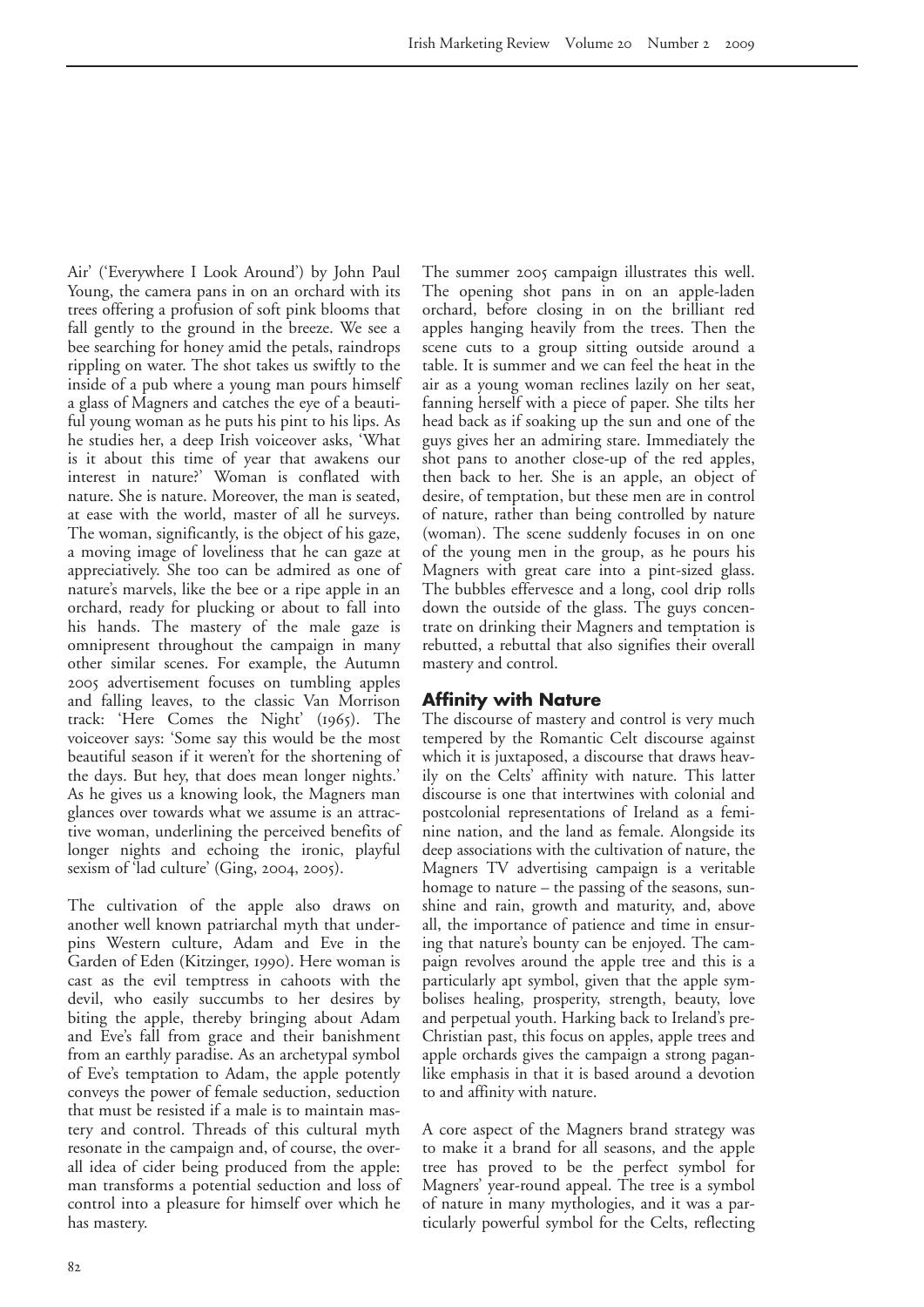the passage of time and the cycle of nature. Indeed in Celtic mythology the high priests or wizards, the Druids, are so-called because the name 'druid' means tree, a highly sacred symbol of life and nature for the Celts. In Neolithic times the tree was a universal whole: male and female, dark and light, knowledge and mystery, the natural and the supernatural. In pre-Celtic, Pagan Europe, matricentred societies revered and sanctified nature and the land. Intricately bound up with this reverence was the never-ending cycle of birth, life and death, the pagan cycle of 'eternal return' (Condren, 1989, Green, 1997). The landscape itself embodied the sacred goddesses, and according to this polytheistic belief system, these goddesses were all around, in the rivers, the trees, the mountains, and the earth itself (Stewart, 1990). Celticism embraced and appropriated mother culture and strongly believed in the omniscience of Mother Nature, which was to be expected, given that the Celts were a rural culture (Green, 1997).

Evoking a 'pre-modern Celtic Culture' such as that found in other representations of 'Irishness' (Kuhling and Keohane, 2007), the Magners campaign fully realises and in many ways re-enacts this fundamental tenet of Celtic belief. Each advertisement reveres the ongoing cycle of nature in its dedication to a particular season, just as pagan worship celebrates the yearly cycle of birth, death and rebirth in its rituals and festivals (Samhain, Beltaine, Imbolic, Lunasa). The Spring 2007 campaign celebrates the rebirth of nature as the apple trees burst into life, their blossom heralding the fruit to come: 'Isn't it refreshing to see things coming back to life again?' Similarly the Spring 2005 advertisement celebrates the sap rising and the pollination of the apple blossom by the bees. The Summer 2005 advertisement is set to the tune of The Kinks' 'Lazing on a Sunny Afternoon' (1966). The voiceover says 'Funny how we wait all year for it to get hot just so as we can cool down again.' The advertisement celebrates men who have earned the right to chill out and enjoy the fruits of their labour. This promise of sensual pleasure heralded by spring is reinforced by outdoor advertising which uses images such as an uncapped bottle with effervescent cider bursting forth with the caption 'Open Season' (Spring ), and one that shows a Magners Irish Cider bottle with a special Magners bar pump, and the slogan 'The Pull of Nature' (Spring 2008). The

double entendres of these advertisements, appealing as they do to the laddish culture previously discussed (Ging,  $2004$ ,  $2005$ ), are not accidental, we suggest, and are fairly obvious even to those of us who are not experts in Freudian symbolism!

Autumn, which heralds the end of summer, is celebrated as a time to be thankful and a time to enjoy nature's bounty: 'Magners original cider. Time dedicated to you.' The stark, white, frosty branches of winter suddenly dazzle with a profusion of fairy lights in the Winter  $2007$  TV advertisement: 'We have always believed in the magic … of a little ice.' The lights on the bare branches recall the ancient Celtic tradition of lighting sacred fires in the dead of winter to appease the deities, and to signify the forthcoming rebirth of nature at the end of winter, the return of light and life after the long, dark, dead days. They also recall the 'christmas tree,' an enduring symbol of optimism in the dead of winter.

## **Craftsmanship**

The second pair of dialectic tensions that we have identified are craftsmanship versus leisure and play. Taken together, the series of Magners Irish Cider advertisements communicates 'Naturalness, Tradition, Heritage and Craft' (www.Bulmers.ie). The overall message plays on the idea of 'Nothing added but time', to emphasise the quality and maturity normally associated with other alcoholic drinks such as wine and spirits, but not generally associated with cider, or indeed beer. This emphasis on time is reflected in other slogans that recur throughout the campaign, such as 'All in its own good time' and 'A time to create.' Craftmanship is about skill, manual dexterity and taking time to do something well. The concept thus reinforces the previous theme of mastery and control that links Magners so well to beer discourses.

The notion of craftmanship also contributes something more powerful, however, by tapping into the Heroic Artisan male archetype, one that can be traced to the craft guilds of Medieval European craft guilds. A virtuous figure, this archetype is independent and honest, as well as extremely loyal to his male companions (Davis, ). Typically working on the family farm, or sometimes also to be found in an urban shop, the Heroic Artisan has a very strong work ethic and a self-reliance that ennobles him. At the core of this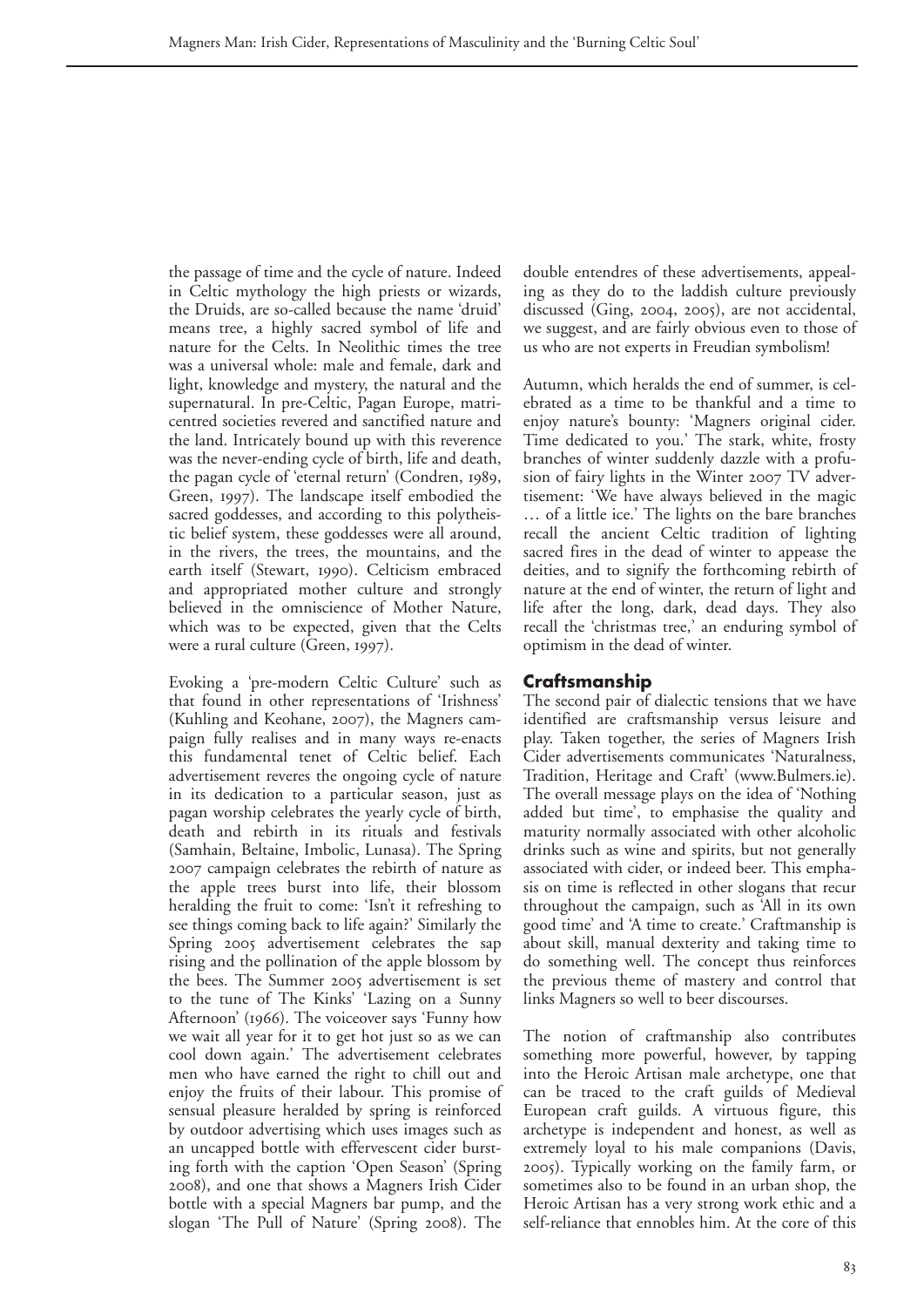archetype is the power of creation itself (emphasised in the Magners campaign by the message 'a time to create') and a manliness associated with production. The Heroic Artisan's 'productive labour' (Currarino, 2007, p. 479) asserts his independence, an independence that many men have lost in working for large corporations where they cannot control their destinies. The Heroic Artisan image thus evokes a postmodern nostalgia for a past where men remained in control of their own production, a time when they were not competing with women in the workplace. The orchard scenes with the all-male workers and brotherly bonding between them reinforce such associations.

The voiceover in the Autumn 2006 advertisement says 'The wonderful thing about this time of year is that you can always be sure of quite a gathering.' The word 'gathering' conflates the gathering of the apples with the convivial gathering of the men after their day's work, thus emphasising the fruit of their labours and the reward that awaits them: the companionship of other men, all of whom have earned, by the sweat of their brows, the right to relax with their fellow workers. Beer bonding is, of course, well established in advertising, but the special ingredient added in the Magners campaign is that of Celtic (male) souls gathering together in harmony. This is the triumph of the Celtic warrior discourse over the Celtic mother goddess discourse in Irish culture, but Irish masculinity is allowed to retain the feminine sensitivity of a matrilineal past (Cairns and Richards, 1998). This is indeed the 'time to gather' (Autumn, 2006), as the heroic male artisan unites both producer and consumer, and is in harmony with production and consumption, and, above all, his craft.

#### **Leisure and Play**

The old adage that 'all work and no play makes Jack a dull boy' could never be applied to this campaign, because the advertising campaign is a celebration of men who know when and how to take it easy and enjoy themselves. This notion is cleverly framed within a context of hard work and reward. The theme of craftsmanship is juxtaposed with one of leisure and play, two important facets of the Celtic spirit that continually recur throughout the series of advertisements. The Celt knows how to enjoy himself, how to work and play, and, especially, how to relax with a long, cool glass of Magners Cider after a hard day's work. Here a

Celtic discourse of fun and pleasure is used in stark opposition to the Protestant work ethic, with its Calvinistic distrust of pleasure and self-indulgence, so espoused by their fellow countrymen, the Ulster-Scots, in the North of Ireland (Brown, Hirschman and Maclaran, 2006).

The summer 2006 advertisement, for example, celebrates summer's lazy days and pays homage to the summer sun: 'The perfect time to put everything on ice,' as the men cast off their boots, laze around in the sunshine and down their Magners cider, to the soundtrack 'Sunshine Came Softly Through My Window Today' by Donovan. The Spring advertisement also illustrates these associations well. The ad opens lazily with shots of clear water running over stones that pan out to become a river. We see a cobweb laced with raindrops, a horse, some cows in a field, and then two men, who stroll in an unhurried fashion on a bridge over the river. One is carrying a ladder, the other a basket. We're not sure whether they are going to or from work but they're in no hurry. The Irish voiceover tells us that 'At Magners we've long understood the importance of making time'. Now we are in the orchard, where the pace is slow. Walking in pairs, the men nonchalantly carry full panniers of apples as they walk away from the orchard, against the backdrop of a setting sun, and we realise that they are all winding down at the end of their day's work.

The husky tones of Steve Earle singing 'Galway Girl' set our feet tapping and the scene shifts to an Irish Ceilidh that is being held in a marquee at the edge of the orchard. The rest of the ad concentrates on the lively crowd of musicians, dancers and revellers that the men have joined in the marquee. A beautiful, dark-haired, fresh-faced young woman is the centre of our attention as she dances vigorously amidst the throng. As Steve Earle sings 'I took her hand as I gave her a twirl' the shot pans from her to a glass of Magners being poured. A young man sits at the side, content to relax and have a moment to himself, as the voiceover says 'Time dedicated to you'. The theme of craftsmanship is broadened to incorporate a monadic giftgiving element as the advertisement legitimises and indeed validates time off after toil: the men have earned a break and a pint of cider.

Interestingly, Holt and Thompson refer to the musician Steve Earle as being a perfect example of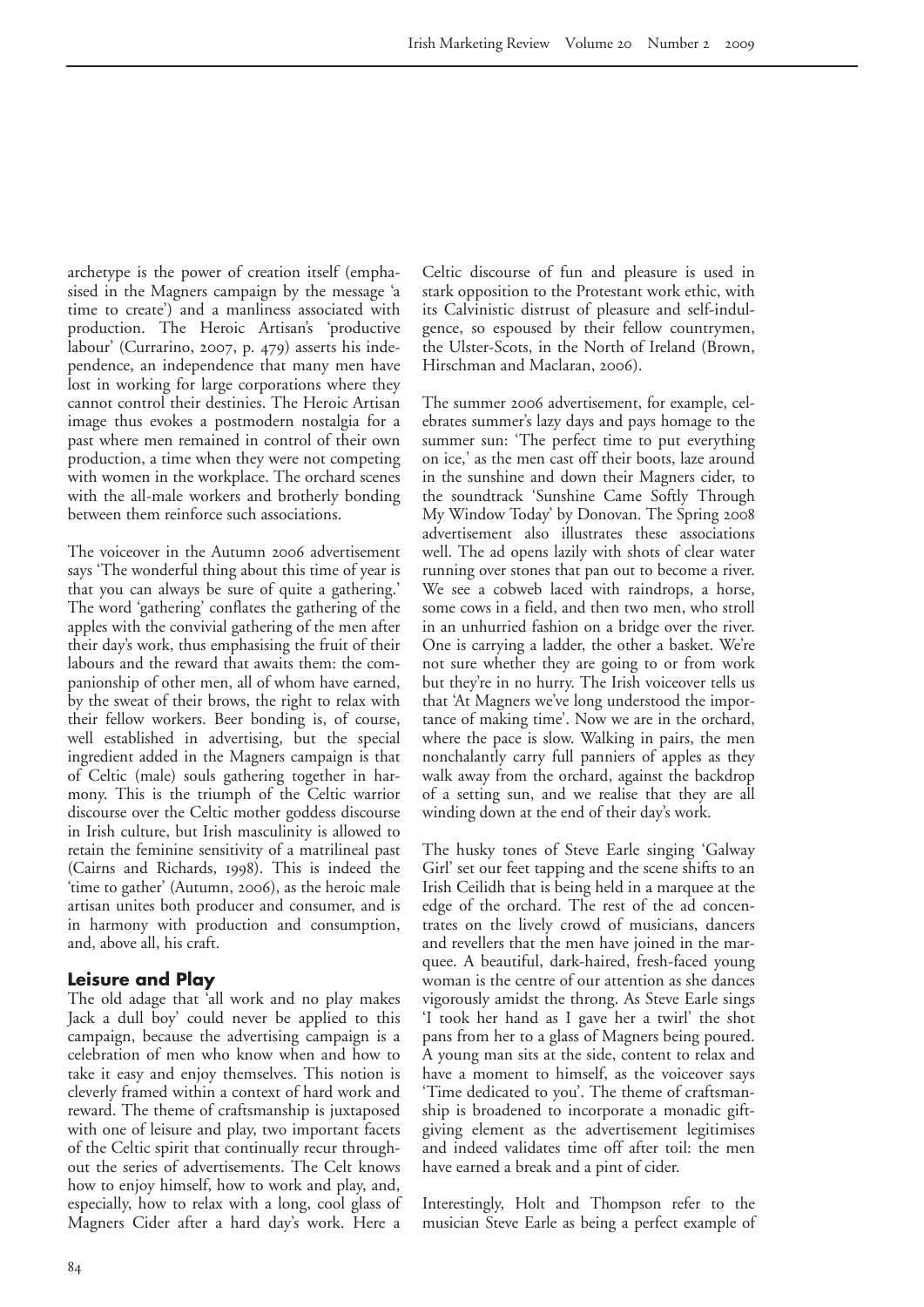the 'rebel' archetype in mass culture in his youth, namely a man who refuses to conform to society's norms and instead lives life as a hard drinking, hard living rebel who is loved and revered for his antiestablishment attitude (Watson and Helou, 2006). This archetype also parallels colonial representations of the wild, uncontrollable and emotionally unstable Celt. Earle is now, of course, a reformed character, it seems, living in Ireland and combining his American country style with the Irish traditional music genre to create an appealing 'country' sound which is perfect for the Magners campaign.

## **Discussion**

As a rich and ancient form of narrative, myths have a powerful influence on us. Their stories encode significant meanings that help us make sense of our experiences and indicate appropriate ways for us to behave. Myths are continuously being told and re-told, appropriated and re-appropriated, as they change and evolve in response to the needs of particular social groups. Whereas in bygone times myths were most frequently religious and circulated by word-of-mouth, nowadays myths are likely to be commercially mediated, and circulated through marketplace phenomena such as films, television, brands and advertising  $(Arnould, 2009; Holt, 2004).$  In this sense companies can now be seen as competing in myth markets rather than product markets (Holt, 2004).

Traditionally, myths make us aware of oppositions that they progressively mediate, such as good/evil, life/death, science/nature, male/female and so forth; their tales take on life's central contradictions and the complexities of being human. It is in this respect that they speak across cultures. Fraser  $(1922)$ , for example, has shown how similar myths and symbolic associations exist across very different religious beliefs. And so it is for commercial myths also; they can resonate with us at profound, unconscious levels. The nature/culture binary is central to the Magners' campaign and is played out in the two sets of dialectical tensions we have discussed above. Thus, the core contribution of our study, in relation to the theme of this special issue, has been to show the power of an Irish voice, literally in terms of the persuasive voiceover narrative in the Magners advertisements, and metaphorically in terms of the Celtic spirit contained therein. Our analysis of the Magners campaign illustrates how the Celtic soul that lies at its core enables young

men to negotiate a masculinity that restores ideals of manliness (culture) alongside a celebration of the feminine (nature). As a commercial myth, this conception of Magners man conveys a new mythic ideal that draws on many existing cultural myths to achieve its unique 'syncretic blending of narrative and imagistic elements' (Thompson and Tian, ). This new mythic ideal, we would argue, is also helping to reconcile the conflicting representations noted by Kuhling and Keohane (2007) that are currently present in Ireland, namely the tensions between premodern Celtic Culture and aspirational cosmopolitanism.

Holt and Thompson (2004) refer to two dominant models of masculinity in American culture: 'the rebel' and 'the breadwinner'. They argue that the man-of-action hero reconciles these two opposing mythoi of masculinity in American culture. In Ireland, two opposing sides of Irish masculinity, 'the warrior' and 'the artist', are reconciled to create Celtic man, thus accommodating extreme masculinity (strength, mastery, action) with extreme femininity (sensitivity, sentimentality, emotionality), and reconciling the oppositions of nature/woman and culture/man in the process. This dialectic tension is resolved in the archetypal site of masculine/feminine conflict and resolution, the Garden of Eden, as symbolised by the orchard, where nature (the feminine, 'Eve') is tamed, harnessed and cultivated by man (the masculine, 'Adam'). As a man who respects the land but harnesses the power of Mother Nature for his benefit, Magners Man embodies this reconciliation of dualisms. Through the Magners advertisements, men can return to a romanticised, idyllic pastoral past when men worked the land and earned the right to enjoy the fruits of their labour, in this case, chilled cider at the end of a long, hard day of sweat and toil. And indeed in late capitalist, fastpaced, urban cultures, there is a nostalgic longing for an agrarian, slower-paced, rural life.

The crisis of masculinity has been well documented in recent years (Thompson and Holt, 2008). Layton (2000), for example, refers to 'gender wounding' and a perpetually displaced masculinity. We would argue that advertisements such as the Magners Irish Cider campaign have the potential to help heal such wounds, as they show men in unambiguously masculine, active roles at the same time as they display a contempo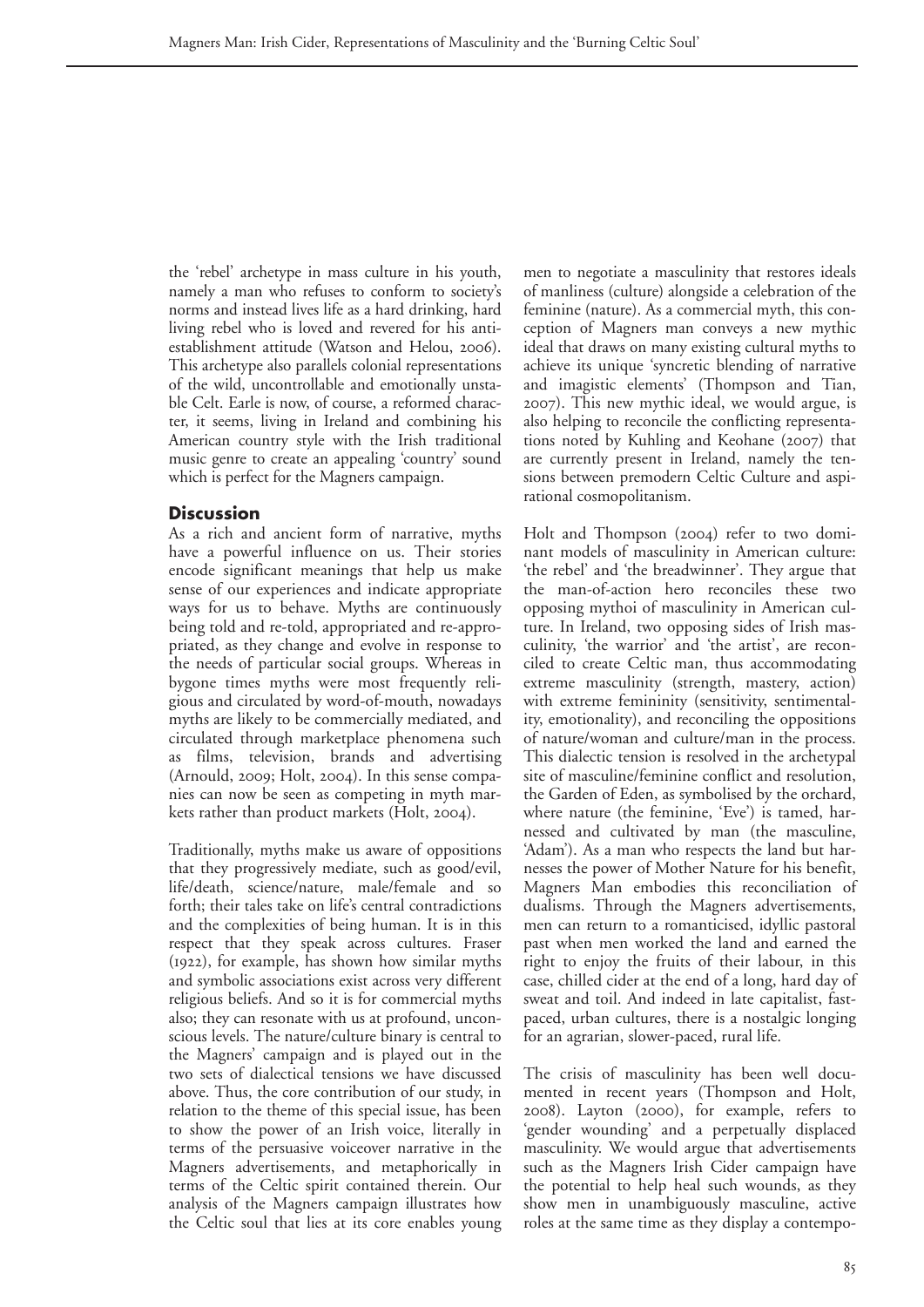rary cosmopolitanism, a man at ease with his 'nature.' Craig  $(1992, p. 94)$  writes that gendered commercials 'are designed to give pleasure to the target audience.' Showing men in an Edenic context, being masterful and strong, harvesting nature's bounty to produce an alcoholic drink, presents men in an empowered and attractive light. The cider comes to embody male potency, purpose and power as well as nurturance and passion. The Celtic soul thus becomes universal in its appeal, taking men back to a time when they were close to the land, and were in tune with the seasons and the cycles of nature, including their own.

The word 'Magners' is well chosen to signify ideal masculinity in the 21st century, an elixir that imbues its imbibers with natural heroism, and indeed the brand name seems to embody male potency, purpose and power, given its close word association with 'magnus' which means great in Latin. It also recalls other masculine brand names in popular consumer culture such as Magnum (a brand of ice-cream by Walls currently being enjoyed by Eva Longoria of American TV series *Desperate Housewives* fame, and the well-known 1980s American TV series of the same name with likeable he-man Tom Selleck). Although the name may have been taken from that of its founder, it is nevertheless highly fortuitous that it is similar to Magnus, and that it carries strong masculine overtones.

'New national identities may struggle to fully overcome the enduring legacy of the colonial encounter

## and the binaries it introduced,' write Cayla and Koops-Elsen (2006, p. 153). In postcolonial Ireland, the Edenic primitiveness associated with Celtic Ireland is packaged with playful, postcolonial purpose, we argue, to entice the British to swig the cider and thereby swell the coffers of the triumphant 'Celtic tiger', the Irish. Old rivalries are forgotten, and men are united in tasting the nectar that transforms them into rugged men of the land: artisans, craftmen, artists, in harmony with nature, and resplendent in homespun clothing, stubble, and well-toned muscles. In postcolonial terms, it may be that former colonised countries, like Ireland, portray themselves and are influenced by 'the colonial experience and the colonial gaze,' (p. ). And perhaps Irish advertising is deliberately engaging in what Dirlik (1997) refers to as 'self-orientalisation', playing along with the 'exotic other' narrative of its colonial masters. Given that Ireland has truly proved itself to be an independent and economically successful nation, it can happily use its traditional associations with rural life to enhance its economic success. The fact that Magners' highly effective media strategy was to 'colonise and conquer' the British market (Stokes, Jenkins and Nolan, 2007) can be seen as another interesting, not to say ironic, turn of events, an amusing flip of the colonial/postcolonial coin. Magners Irish Cider (and Irish masculinity) has truly cornered the market in Celtic soul. The representation of Irish masculinity it celebrates has come to be a very successful manifestation of the Celtic soul myth which continues to endure, and which continues to enjoy supreme currency in contemporary culture.

## **Authors**

Pauline Maclaran is professor of marketing and consumer research at Royal Holloway, University of London. Her research interests focus on cultural aspects of contemporary consumption and gender issues in marketing. Her publications have been in internationally recognised journals such as the *Journal of Consumer Research*, *Psychology and Marketing*, *Journal of Advertising*, and *Consumption, Markets & Culture*. She has co-edited/authored a number of books including *Contemporary Issues in Marketing and Consumer Behaviour* (Elsevier, 2009) and *Marketing and Feminism: Current Issues and Research* (Routledge, ). She is also editor in chief of *Marketing Theory*, a journal that promotes alternative and

critical perspectives in marketing and consumer behaviour.

Lorna Stevens is a lecturer in marketing at the University of Ulster. She is particularly interested in feminist perspectives and gender issues in marketing and consumer behaviour, and her research is primarily in the areas of experiential consumption, consumer culture and media consumption, particularly advertising and women's magazines. Her research is interpretive and primarily draws on reader-response theory and feminist literary theory. Prior to becoming an academic she spent to years working in the book publishing industry in Ireland and the UK. She lives in Coleraine in Northern Ireland.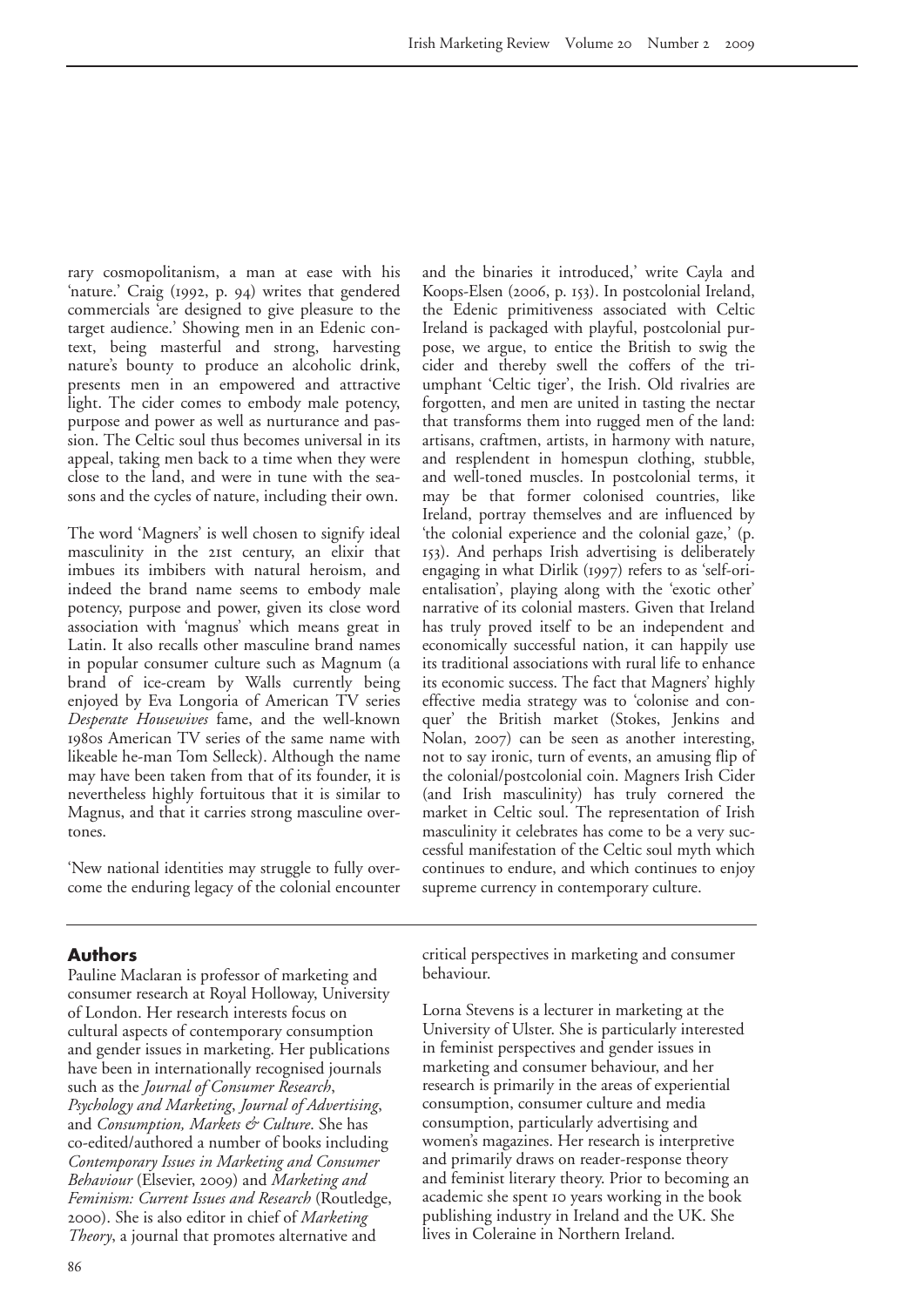## **References**

Arnould, E. (2009), 'Commercial mythology and the global organisation of consumption', *Advances in Consumer Research*, forthcoming.

BBC News (2006), 'I am, now, a cider drinker: Ad Breakdown', 18th Aug.: http://news.bbc.co.uk/2/hi/uk\_news/ magazine/5263394.stm

Billington, S. and M. Green (eds) (1996), *The Concept of the Goddess*, Routledge, London.

Boehmer, E. (), *Colonial & Postcolonial Literature*, Oxford University Press, Oxford

Bowcott, O. and S. Bowers (2006), 'Dark days for Guinness', *The Guardian*, 29 Aug., http://www.guardian.co.uk/business /2006/aug/29/food.foodanddrink

Brown, S. (2006), 'Tiocfaidh ár lá: introduction to the special issue', *Journal of Strategic Marketing*, vol. 14, no. 1, pp. 1-9.

Brown, S. (2007), 'Editorial to the special issue: Celtic marketing concepts', *Journal of Strategic Marketing*, vol. 15, no. I, pp. 1-6.

Brown, S., E. Hirschman and P. Maclaran (2006), *Two Continents, One Culture: The Scotch-Irish in Southern Appalachia*, Overmountain Press, Johnson City, TN.

Cairns, D. and S. Richards (1988) Writing Ireland: *Colonialism, Nationalism and Culture*, Manchester University Press, Manchester.

Cayla, J. and M. Koops-Elsen (2006), 'Global men with local roots: representation and hybridity in Indian advertising', in L. Stevens and J. Borgerson (eds), *Proceedings of the Association for Consumer Research th Gender, Marketing and Consumer Behavior Conference*, pp.  $150 - 60.$ 

Condren, M. (), *The Serpent and the Goddess: Women, Religion, and Power in Celtic Ireland*, HarperCollins Publishers, New York.

Craig, S. (1992), 'Men's men and women's women: how TV commercials portray gender to different audiences', in R. Kemper (ed.), *Issues and Effects of Mass Communication: Other Voices*, Capstone Publishers, San Diego, pp. 89-100.

Cullingford, E.B. (), *Gender and History in Yeats' Love Poetry*, Cambridge University Press, Cambridge.

Currarino, R. (2007), 'Meat vs rice: the ideal of manly labor and anti-Chinese hysteria in nineteenth century America', *Men and Masculinities*, vol. 9, no. 4, pp. 476-90.

Davis, R.G. (), *Understanding Manhood in America: Freemasonry's Enduring Path to the Mature Masculine*, Anchor Communications LLC, Lancaster, VA.

Delaney, S. (2006), 'The hard sell: Magners Irish Cider', *The* Guardian, 29 April.

Dirlik, A. (), *The Postcolonial Aura*, Westview Press, Boulder, CO.

Fischer, E. (2000), 'Consuming contemporaneous discourse: a postmodern analysis of food advertising targeted toward women', in S.J. Hoch and R.J. Meyer (eds), *Advances in Consumer Research*, vol. 27, Association for Consumer Research, Provo, UT, pp. 288-94.

Fowles, John (), *Advertising and Popular Culture*, Sage, London.

Fraser, J.G. (1922/1985), *The Golden Bough: A Study in Magic and Religion*, Macmillan, New York.

Ging, D. (2004), 'The lad from new Ireland: marginalised, disaffected and criminal masculinities in contemporary Irish cinema', *Film and Film Culture*, vol. .

Ging, D. (2005), 'A "manual on masculinity"? The consumption and use of mediated images of masculinity among teenage boys in Ireland,' *Irish Journal of Sociology*, vol.  $I4$ , no. 2, pp.  $29 - 52$ .

Green, M.J. (1997 edition), *The Gods of the Celts*, Sutton Publishing, Bridgend.

Holt, D.B. (), *How Brands Become Icons: The Principles of Cultural Branding*, Harvard Business Press, Boston, MA.

Holt, D.B. and C.J. Thompson (2004), 'Man-of-action heroes: the pursuit of heroic masculinity in everyday consumption', *Journal of Consumer Research*, vol. 31, no. 2, pp. 425-40.

Howes, M. (), *Yeat's Nations: Gender, Class, and Irishness*, Cambridge University Press, Cambridge.

Kiberd, D. (1996), *Inventing Ireland: The Literature of the Modern Nation*, Vintage, London.

Kitzinger, C. (1990), 'Why men hate women', *New Internationalist*, 212, October.

Kuhling, C. and K. Keohane (2007), 'Collective representations of Irishness in the Guinness and Jameson drink ads: "liquidity" and Irish identity', paper presented at the Consuming Identities Workshop, Dublin City University, http://www.ccs.dcu.ie/consumingidentity/ resources/docs/Kuhling%20paper.doc.

Layton, L. (2000), 'Cultural hierarchies, splitting, and the dynamic unconscious', *Journal for the Psychoanalysis of Culture and Scoiety*, vol. 5, pp 65-69.

McLoone, M. (1995), 'The primitive image: tradition, modernity and cinematic ireland', in E. Patten (ed.), *Returning to Ourselves*, Second Volume of Papers from the John Hewitt International Summer School, Lagan Press, Belfast, pp. 310-24.

Meaney, G. (1994), 'Sex and nation: women in Irish culture and politics', *A Dozen Lips*, Attic Press, Dublin.